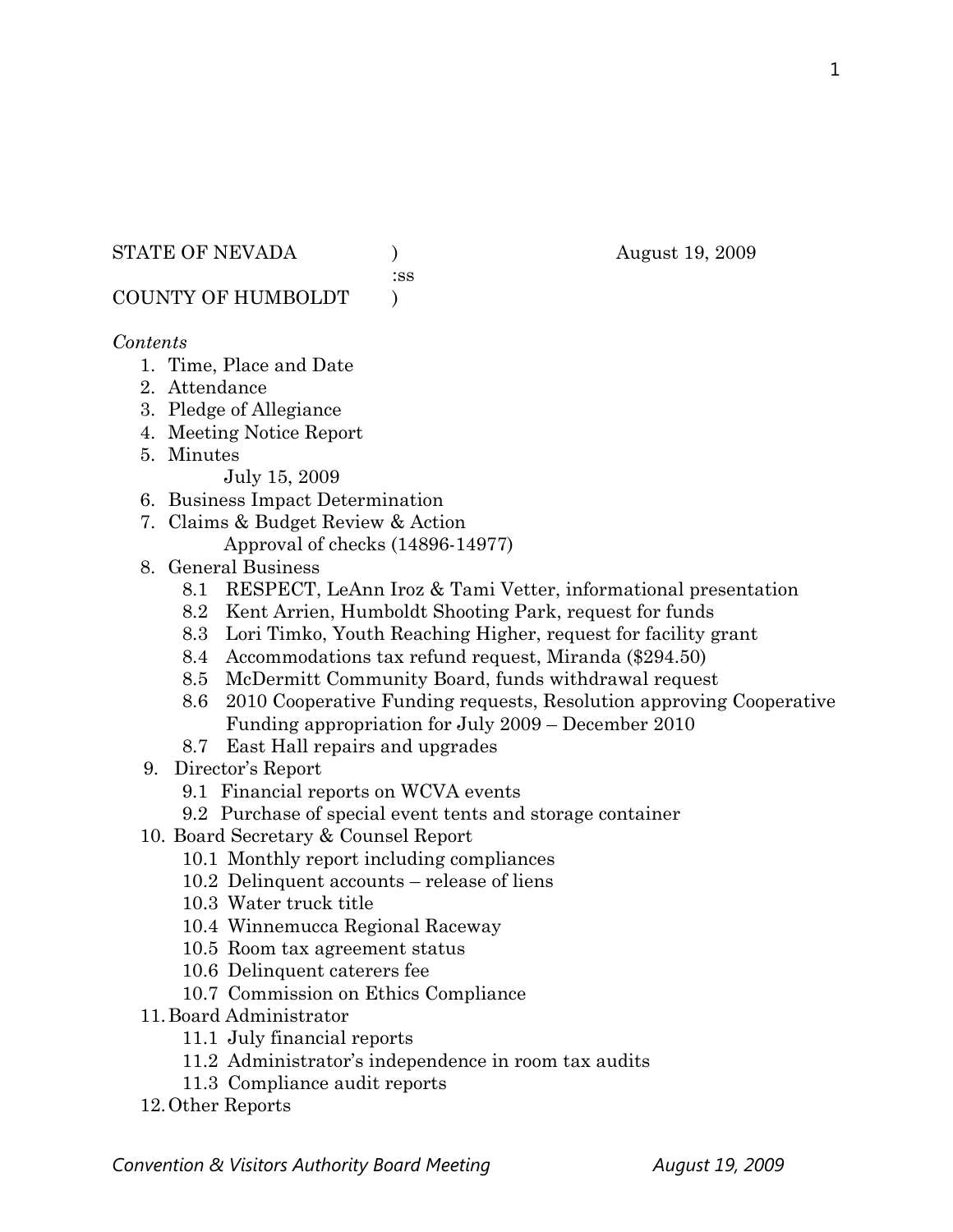#### **MINUTES AUGUST 19, 2009**

**1. Time, Place and Date.** The Winnemucca Convention and Visitors Authority met in regular session in full conformity with the law at the Winnemucca Convention Center, East Hall, Winnemucca, Nevada at 4:00 pm on Wednesday, August 19, 2009 with Chairman Terry Boyle presiding.

|                      | <b>2. Attendance.</b> Convention and Visitors Authority Board Officials Present: |
|----------------------|----------------------------------------------------------------------------------|
| Terry Boyle          | Chairman and Hotel Representative                                                |
| Patty Herzog         | Vice Chairman and City Representative                                            |
| Dan Cassinelli       | County Representative                                                            |
| Rodd William Stowell | Business Representative                                                          |
| Bill Macdonald       | Secretary and Counsel                                                            |
| Kendall Swensen      | Board Administrator                                                              |

*Convention and Visitors Authority Board Officials Absent:*  Don Stoker Treasurer and Motel Representative

| Statt Members Present: |                        |
|------------------------|------------------------|
| Kim Petersen           | Director               |
| <b>Shelly Noble</b>    | Administrative Clerk   |
| Others Present:        |                        |
| Kent Arrien            | Humboldt Shooting Park |
| Lori Timko             | Youth Reaching Higher  |

### **3. Pledge of Allegiance.**

 $S_L$ *COMPI* D

#### **4. Meeting Notice Report.**

Chairman Boyle reported that notice, including meeting agenda, was posted by Shelly Noble by 9:00 am Friday, August 14, 2009 at Humboldt County Library, Court House, Post Office, City Hall and Convention Center West Hall. No persons have requested mailed notice during the past six months.

## **5. Minutes.**

Prior meeting minutes of July 15, 2009 were reviewed. *Patty Herzog made a motion to accept the minutes of the July 15, 2009 meeting. Motion carried, 3-0. Dan Cassinelli abstained.*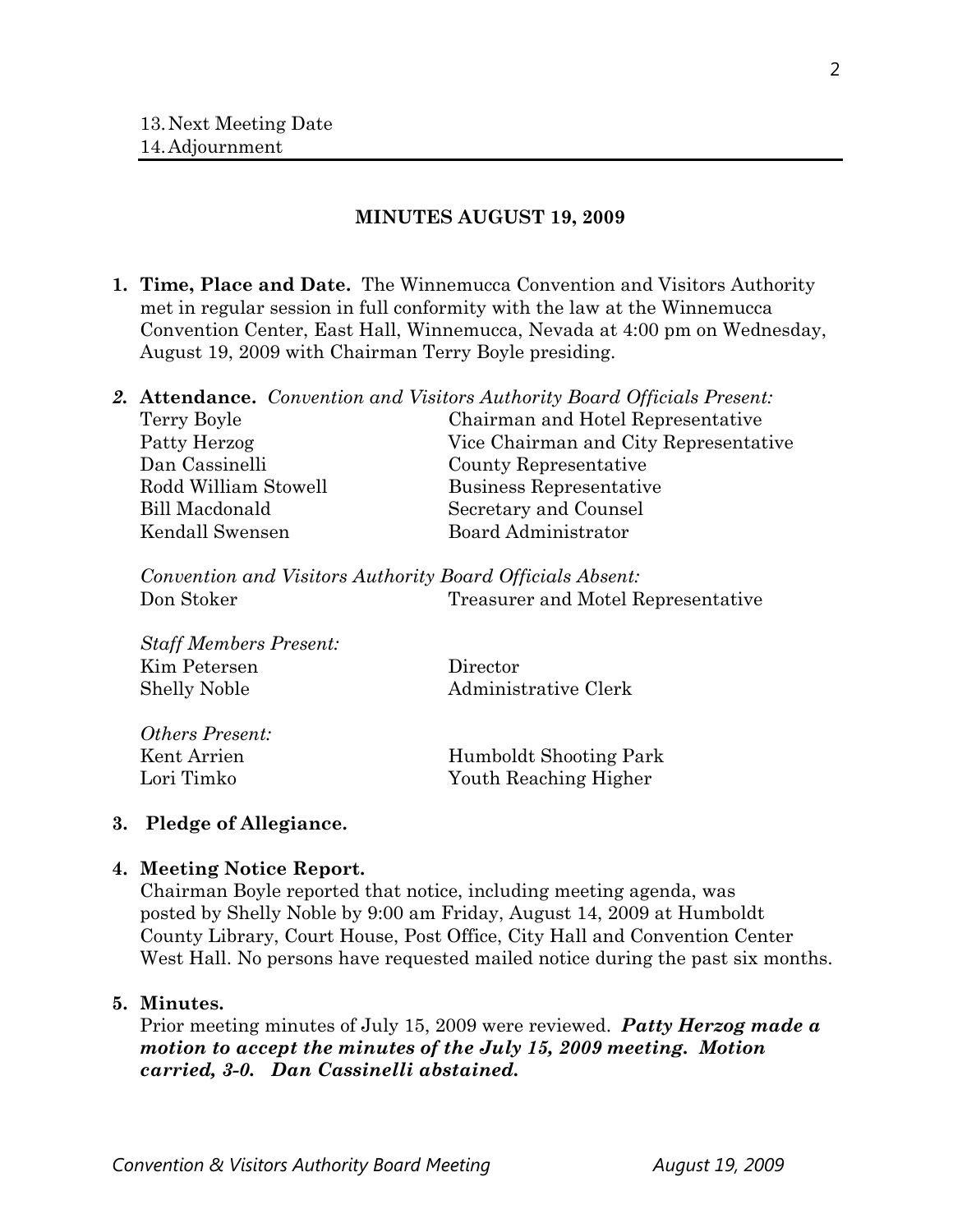- **6. Business Impact Determination.** After review of the August 19, 2009 agenda, *Dan Cassinelli made a motion that no proposed agenda item is likely to impose a direct and significant economic burden on a business or directly restrict formation, operation, or expansion of a business. The motion carried unanimously, 4-0.*
- **7. Claims.** The following claims were submitted for payment and approved on August 19, 2009:

CHECK NUMBERS AMOUNT 14896-14977 Nevada State Bank \$281,846.99

*Terry Boyle made a motion to approve all claims as submitted. The motion carried unanimously, 4-0.* 

### **8. General Business.**

### **8.1 RESPECT, LeAnn Iroz and Tami Vetter, informational presentation**

Mrs. Iroz and Mrs. Vetter were unable to attend this afternoon's meeting. This item will be placed on the September agenda.

**8.2 Kent Arrien, Winnemucca Gun Range/Humboldt Shooting Park**  Last month Mr. Arrien reported on the progress he and a group of volunteers have had in securing grants and donations in order to construct a building and toilet facility at the shooting park. Classes have already begun to be held and everyone has enjoyed the building and the ability to have the shooting range at the same location. They even had people come from Reno to attend class who said they were going to tell others about our shooting park and what a great facility it is. As mentioned last month, the one thing that came up after the building was complete was the problem of echoes inside. Kent reported that this was solved by installation of carpet squares for which he advanced the purchase cost in the amount of \$3,228.23 for materials only, the invoice for which he submitted. *Dan Cassinelli made a motion to approve \$3,228.23 for carpet squares for the building at the Humboldt Shooting Park. The motion carried unanimously, 4-0.* 

### **8.3 Lori Timko, Youth Reaching Higher**

Lori is here representing a new youth group in town called Youth Reaching Higher. They are hoping to work with similar groups in Battle Mountain, Lovelock, and Elko and reach out to youth to provide information about risky behaviors. With participation by Humboldt General Hospital and American Red Cross, they want to host a wellness fair in February in the East Hall. There will be health screenings and information provided to anyone requesting it. To get kids in the door there will be a scavenger hunt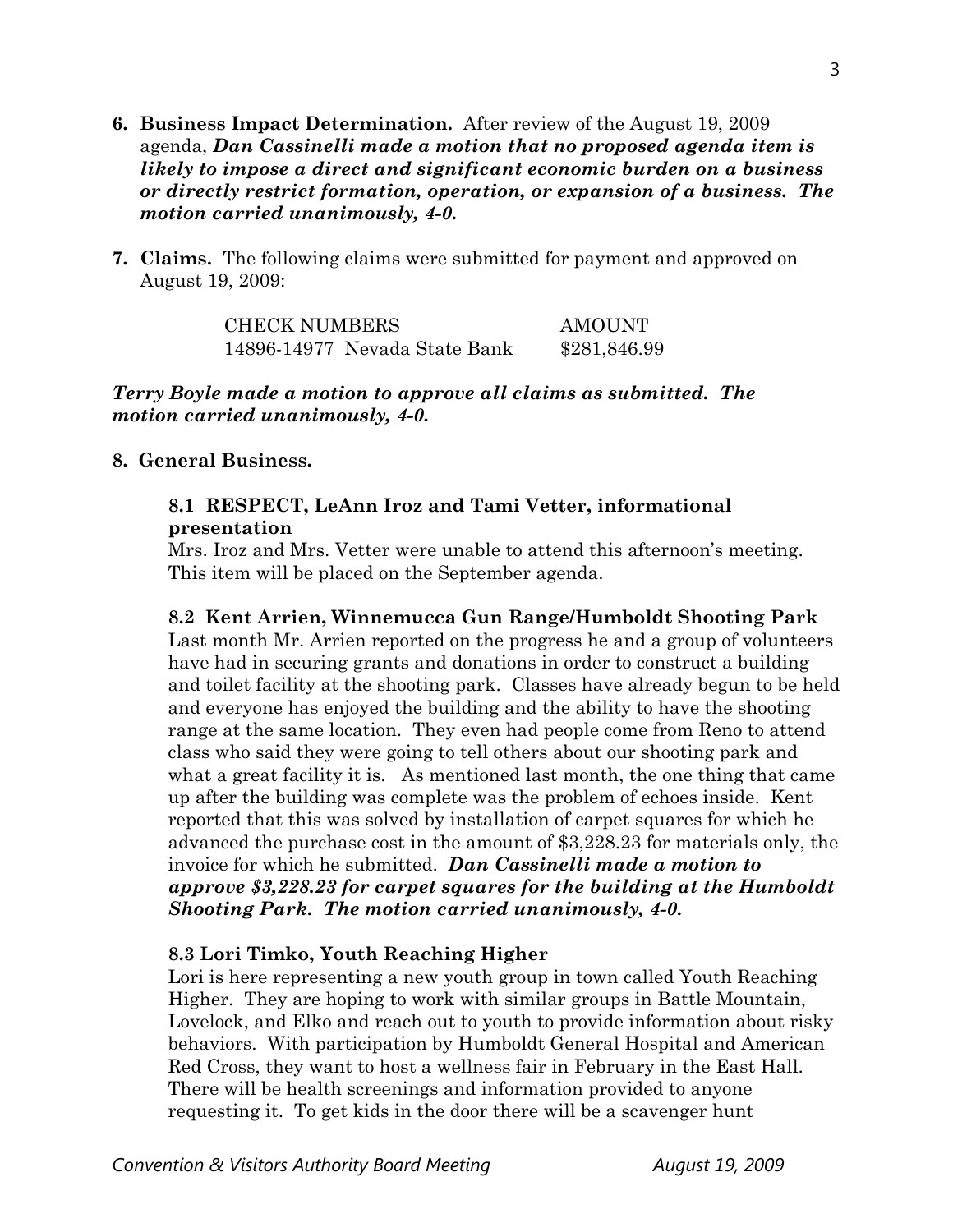associated with this event. As a new organization, their funds are limited and Mrs.Timko is requesting a facility grant for this event. They hope to make this an annual event. *Patty Herzog made a motion to authorize a facility grant in the amount of \$600 to Youth Reaching Higher for their first wellness fair to be held at the East Hall in February 2010. The motion carried unanimously, 4-0.* 

#### **8.4 Accommodations tax refund request, Miranda (\$294.50)**

Eleazar Miranda (\$294.50) has submitted receipts and the proper paperwork to receive this room tax rebate. *Terry Boyle made a motion to approve the accommodations tax refund as presented. Motion carried unanimously, 4-0.*

#### **8.5 McDermitt Community Board, funds withdrawal request**

McDermitt has submitted receipts for their continued improvements to the outside of the community hall. The total amount requested is \$9,599.11. In June they submitted receipts for FY 2009 totaling \$9,638 which were approved for payment during the May meeting. They have a \$10,000 allocation for FY 2010. Since their fund cap is now at \$10,000, this latest request would utilize the majority of their funds for this fiscal year. They still have other projects that they are planning for the hall so any future requests would have to be considered above and beyond the usual allocation and be taken up by this board at a future meeting. *Dan Cassinelli made a motion approving the McDermitt Community Board's request for \$9,599.11 in Small Community Grant funds for FY 2010. Motion carried unanimously, 4-0.* 

#### **8.6 2010 Cooperative Funding requests**

Board members were supplied with binders prior to this meeting containing all of the 2010 Cooperative Funding requests we have received to date and a spreadsheet with these figures. We know that as the year progresses there are always more requests. Most of these events have been returning for several years. Kim's recommendations were presented on 2010 Cooperative Funding spreadsheet. Most recommendations are similar to those made in previous years. One item of note: NNRA is again requesting funds to add to their purse for the drag races. Traditionally, these races have been held on Traders Way and the WCVA would like to see that continue. It is a great novelty to have street drags allowed here and they are very well attended, especially during Fifties Fever. If the city chooses not to allow these races at this location, Kim is recommending that we do not fund this event. *Dan Cassinelli made a motion approving a resolution which would authorize 2010 Cooperative Funding at the levels suggested by Director Kim Petersen. This appropriation will be included in our annual budget. Also, if the City of Winnemucca and NNRA move their*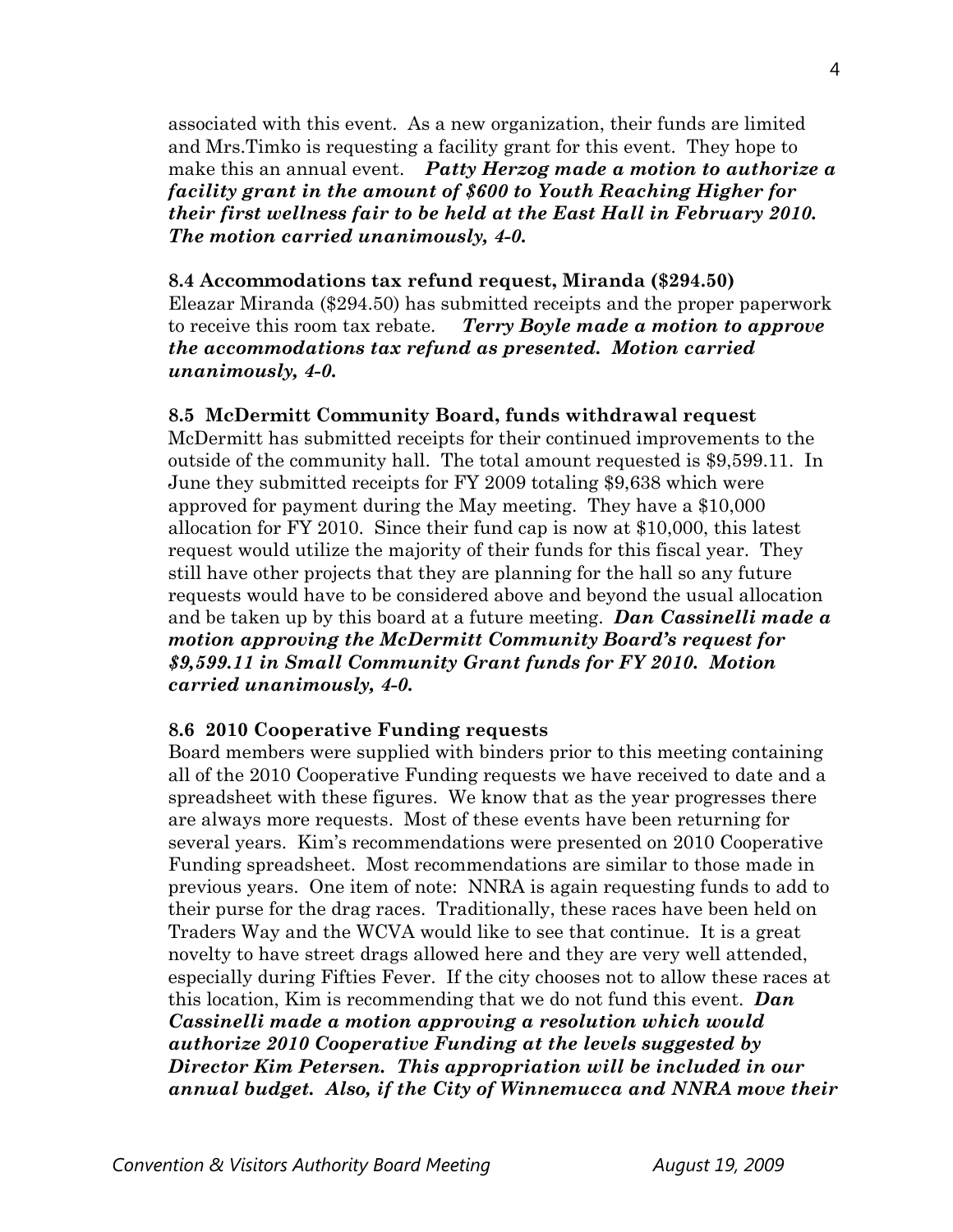### *drag races to another location besides Traders Way, this event funding will be discontinued. Motion carried unanimously, 4-0.*

### **8.7 East Hall repairs and upgrades**

As mentioned at a previous meeting, Steve West recently wrote a \$600,000 grant which would address some energy efficiency issues in our buildings. The EH chiller was to be included in this grant but before we heard if it was accepted or not, the chiller broke down and it needed to be repaired immediately. The chiller failure was submitted to our insurance for reimbursement and we recently received a \$71,000 payment from the insurance company. Kim has submitted additional items for this grant funding earlier this month. Now we are just waiting to see if any of these requests will be approved.

We are now into our new fiscal year and Kim would like to proceed with replacement of the EH carpet. This is one item that was on the list of improvements that this board approved last spring for FY 2010. It took several months to get the specs together and go through all the necessary bid procedures when the WH carpet was replaced a couple of years ago. We need to start now with the EH so that it can be done by the end of the fiscal year.

### **9. Director's Report.**

#### **9.1 Financial reports on WCVA events**

Financial reports from WCVA accounts were included in the board packets for review.

#### **9.2 Purchase of special event tents and storage container**

Last month Kim requested that WCVA purchase special event tents that could be used for our larger events. The approximate cost was estimated at \$28,000. At that time, this board requested that Kim get estimates from another company so that they could see that this was a competitive estimate. Kim's estimate from A & L Products was \$28,373. Olympic Tent gave him an estimate of \$39,600. These estimates do not include the storage container that Kim would like to purchase. *Dan Cassinelli made a motion authorizing the purchase of special event tents in the amount of \$28,373 plus approximately \$2,500 for a semi-trailer to be used for storage. Motion carried unanimously, 4-0.* 

#### **10. Secretary & Counsel, Monthly Report.**

#### **10.1 Monthly report including compliances**

Bill presented reports from the Chamber of Commerce for the month of July.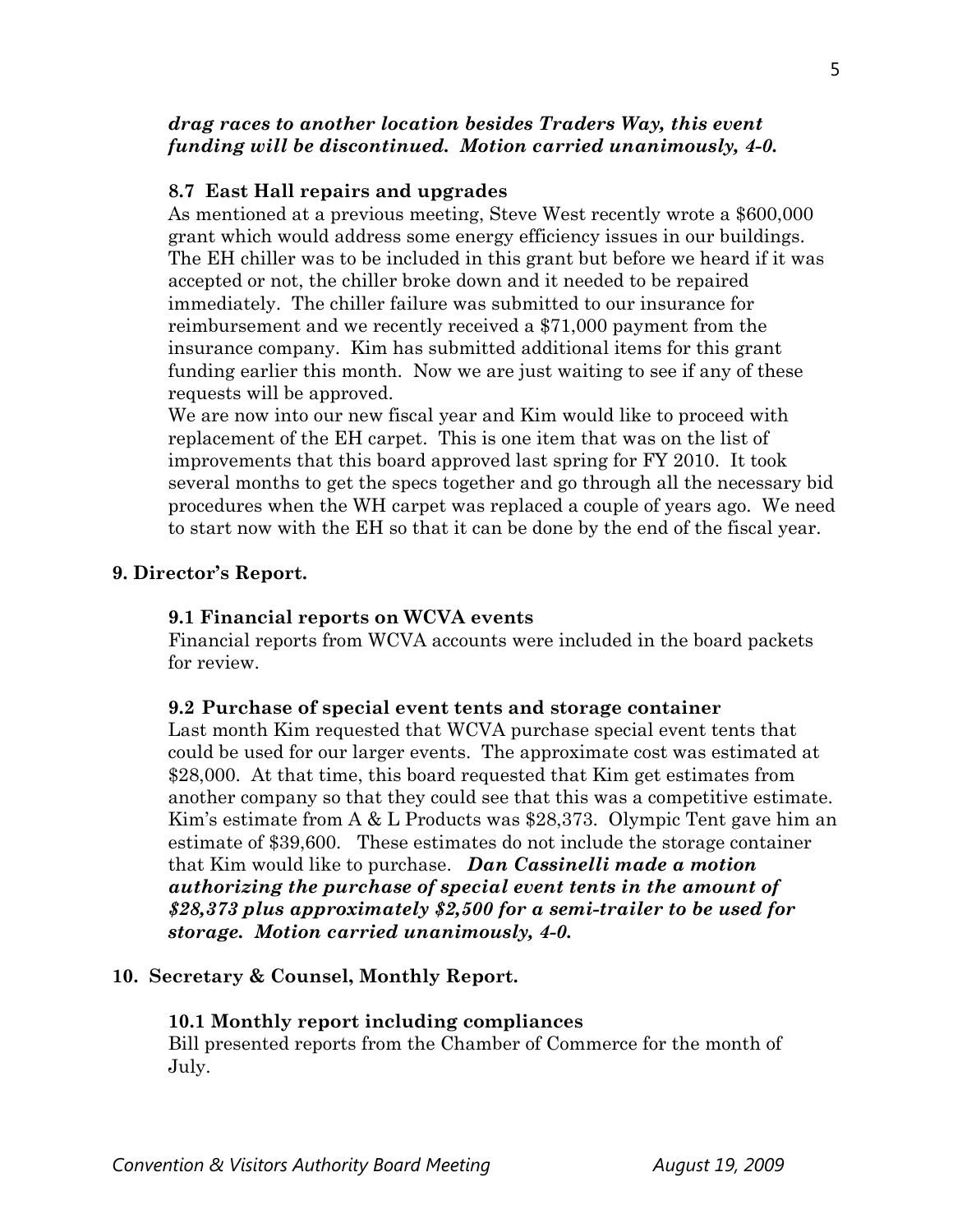The only complaint received this past month was due to lack of air conditioning in the Silver State Room during the Nevada Ethics Commission training.

### **10.2 Delinquent accounts – release of liens**

As directed by this board last month, a lien was filed against McDermitt Motel on July 24 for non-payment of room taxes for the period of December 2008 – April 2009 plus penalties, interest and administrative costs. On August 12 the amount due was paid. May and June taxes have also been paid but they still owe penalties and interest for those two months. Bill is in contact with them about collection of these fees. *Dan Cassinelli made a motion authorizing a resolution directing Bill Macdonald to prepare and file a lien release for McDermitt Motel. Motion carried unanimously, 4-0.* 

Denio Junction paid their April, May and June room taxes but they were all late. Bill is preparing calculations for their penalties, interest and administrative costs and will be contacting them.

## **10.3 Water truck title**

We recently received the title for the WRRA water truck from the Nevada DMV. It shows WCVA as a lienholder. Bill placed the original title in his block box #780 at Wells Fargo Bank.

# **10.4 Winnemucca Regional Raceway**

No report.

### **10.5 Room tax agreement status**

No report.

### **10.6 Delinquent caterers fee**

No report.

# **10.7 Commission on Ethics Compliance**

Bill attended the ethics seminar that was held on July 28 in the Silver State Room. One document that all elected and appointed public officials are required to file, but many are not aware of, is the Nevada Acknowledgement of Ethical Standards for Public Officials. Also outlined were procedures for abstaining in a vote and financial disclosure. Included in Bill's packet was a copy of the seminar presentation along with some other information that board members should familiarize themselves with.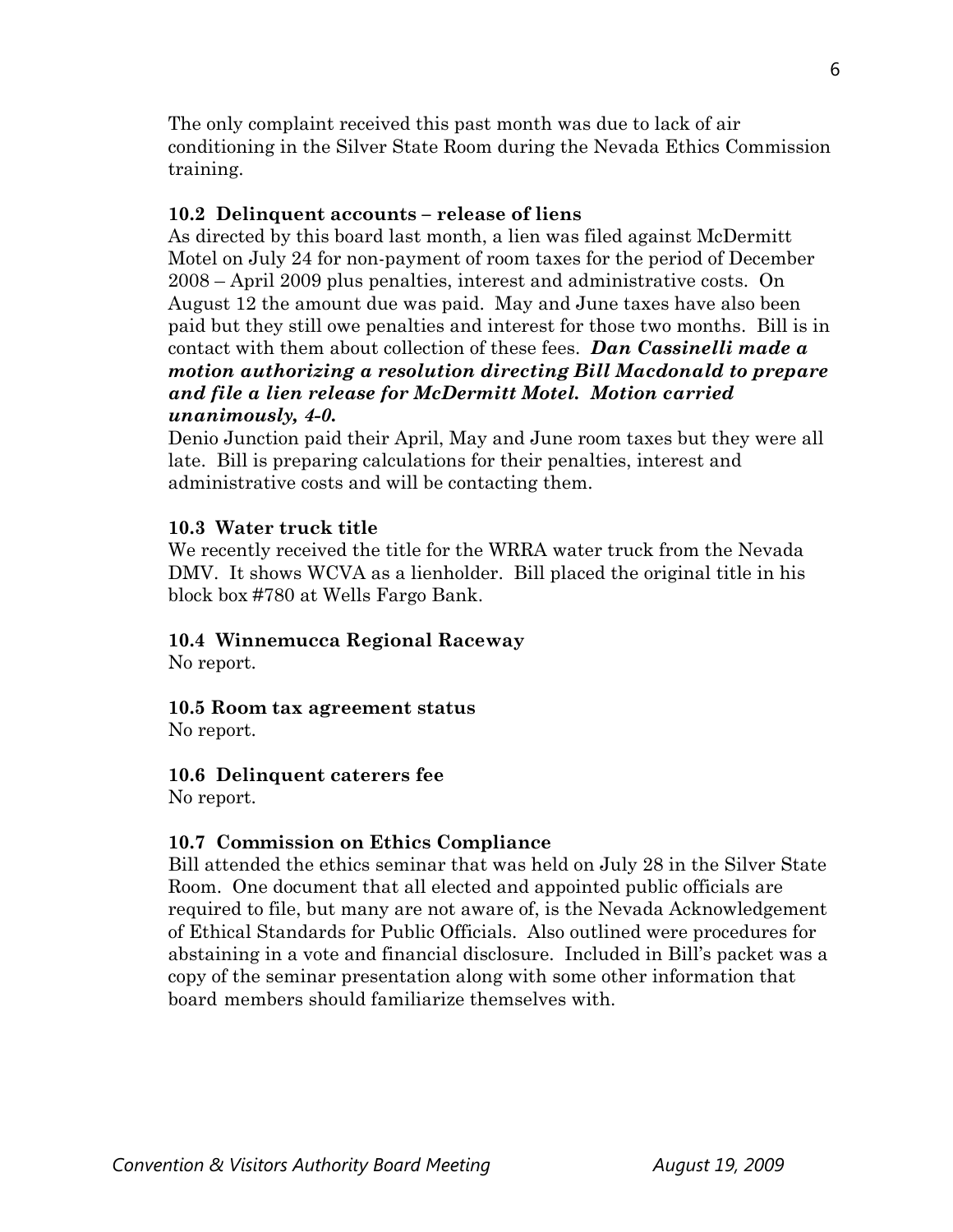## **11. Board Administrator.**

### **11.1 July financial reports**

Room taxes were down slightly this month.

## **11.2 Administrator's independence in room tax audits**

 Tom Bidegary feels that since he is competition with Kendall for local clients and Kendall is our Board Administrator, that another accounting professional should execute the room tax audits for his clients. While this board has nothing but complete confidence is Kendall's independence integrity and there are no legal conflicts with Kendall preparing these audits, perhaps in this case we should contract out with someone else to prepare Mr. Bidegary's client's room tax audits. *Dan Cassinelli made a motion authorizing Kendall to sub-contract the room tax audits to another CPA on any property where there may appear to be a conflict. Motion carried unanimously, 4-0*

## **11.3 Compliance audit reports**

Once Kendall has another CPA to conduct the audits mentioned above, he will continue his random property audits. The Regency Inn has recently been sold so that motel will be included in ownership change audits.

### **12. Other reports.**

 **12.1** Kim reported that the new restroom/shower facility at the Winnemucca Events Complex is open and looks really nice.

# **13. Regular Business. Next Meeting. The Board confirmed the next regular meeting date of Wednesday, September 16, 2009.**

**14. Adjourn.** The meeting was adjourned at 6:20 pm to the next regular meeting, or to the earlier call of the Chairman or to the call of any three (3) members of the Board on three (3) working days notice.

Respectfully submitted,

Shelly Noble